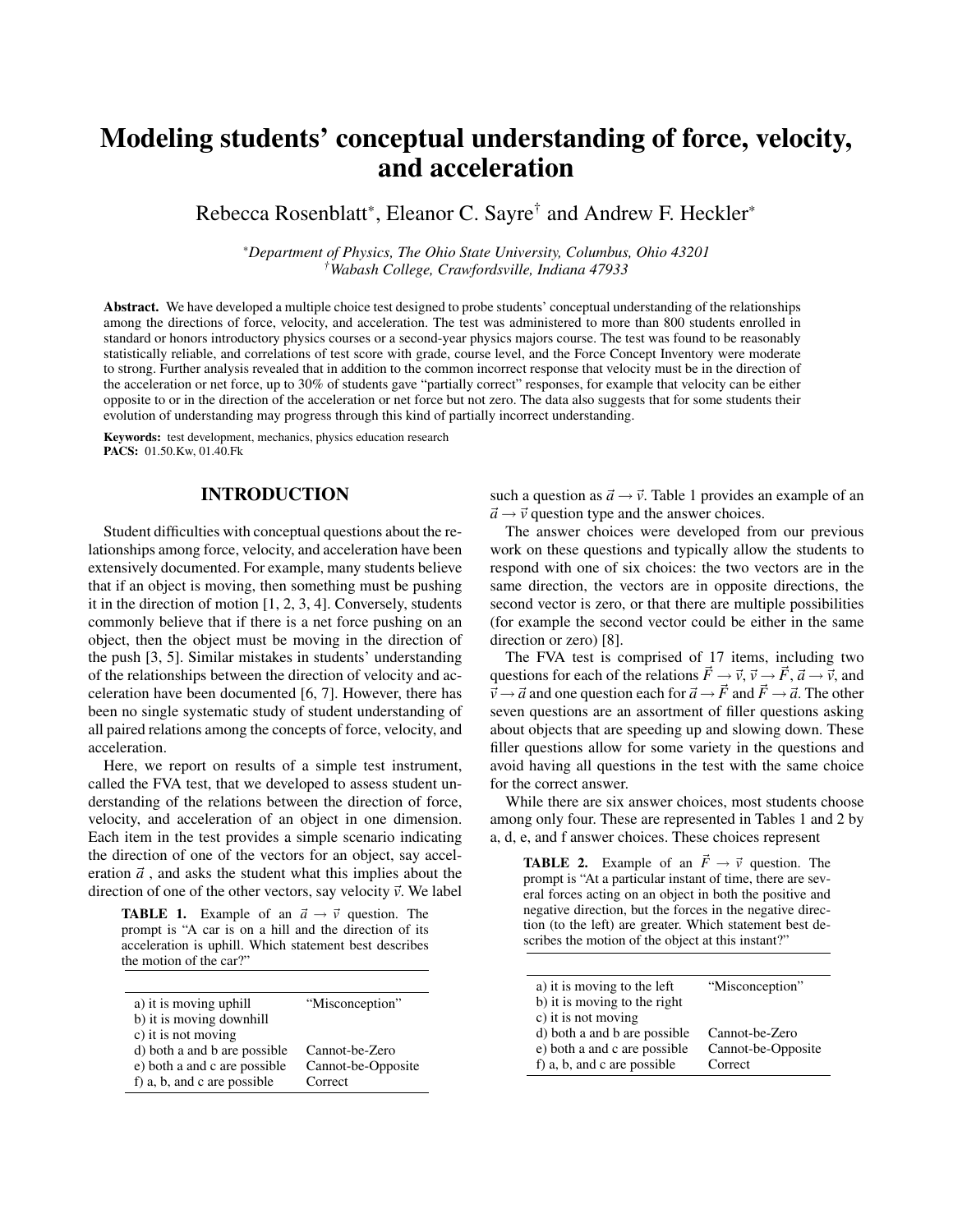| TABLE 3. | <b>FVA Test Statistics</b> |
|----------|----------------------------|
|          |                            |

| Course                           | N   | Average Score K-R 20 $\alpha$<br>on FVA | (Cronbach's) | Correlation: | Correlation:<br>Grade/Score Grade/Misconception |
|----------------------------------|-----|-----------------------------------------|--------------|--------------|-------------------------------------------------|
| Calculus Mechanics Course        | 228 | $37.6 + 17.7\%$                         | 0.721        | 0.311        | $-0.286$                                        |
| Honors Calculus Mechanics Course | 86  | $57.9 + 21.4\%$                         | 0.801        | 0.428        | $-0.508$                                        |
| Second Year Majors               | 65  | $69.2 + 22.8\%$                         | 0.849        |              |                                                 |

respectively the common "misconception" that the two vectors must be aligned, the "Cannot-be-Zero" response which allows for the vectors to be either aligned or opposite, but a non-zero value of the first vector implies that the second cannot be zero, a "Cannot-be-Opposite" response which allows for the possibility that the second vector can be zero, but not opposite, and the correct answer.

## TEST VALIDITY AND RELIABILITY

This is a brief summary of some evidence supporting the validity and reliability of the test (see also Table 3). The construct validity of the test questions, answer choices, and format was supported through several stages of interview and testing-based modifications, as reported previously [8]. Correlations of the FVA test with other measures such as course level, course grade, and the FCI (all measures of student knowledge) help to support the criterion validity and the construct validity of the test. First, the average score of the FVA test increases with the course level, with first year student scoring lowest and second year scoring highest. Second, as reported in Table 3, there are moderate  $(>0.3)$ correlations of FVA score with grade in the class. Likewise, the FVA "misconception" responses are negatively correlated with grade (avg.  $r = 0.397$ ). Third, there is a relatively strong correlation of FVA score with FCI score  $(r = 0.569)$ , while the correlation of FCI with final grade was 0.387.

## EVIDENCE FOR EVOLUTION OF STUDENT UNDERSTANDING

Students' responses for the  $\vec{v} \rightarrow \vec{F}$ ,  $\vec{a} \rightarrow \vec{v}$ , and  $\vec{F} \rightarrow \vec{v}$ questions are shown in in Figure 1. They have been broken down into the four common responses and are separated out by class. While the different questions all have different answering choice patterns, there are obvious similarities between questions of the same type and between different classes. For all six questions, the percentage of correct responses increases as class level increases so that the score for the second year major's is on average 0.9 standard deviations above that of the regular mechanics course. A one way ANOVA shows that the difference is significant at  $p < 0.001$ for all six questions. Similarly, for all questions, the percentage of misconception responses decreases as class level increases. Thus, the average student in the higher level course does better on the FVA test, by both decreasing their misconception responses and increasing their correct responses, than the average student in the lower level course.

However, the change in misconception score between two classes is not always equal to the change in correct score. This is because the fraction of students choosing Cannotbe-Zero and Cannot-be-Opposite responses depends on the class level. Considering the difference between the regular mechanics course, and the honors mechanics course, it is apparent that the decrease in misconception is greater than the increase in correct responses because students are choosing one of the partially-correct responses. Also, when the difference between the honors (white columns) and second year (lined columns) course is considered, it is apparent that the decrease in misconception is much less than the increase in correct responses because students are not choosing the partially-correct responses as often.

These patterns of response are consistent with the average student evolving, from an initial high level of misconceptions to the correct answer, by passing through a partially-correct response "state", which shows more knowledge than the common misconception but lacks the completeness of the correct response. (For example, question four, which is the questions in Table 1, has Cannot-be-Zero as a commonly picked response for the honors students. This means that the students knew that the velocity could oppose the acceleration in addition to pointing in the same direction, but they did not know that velocity could be zero for a nonzero acceleration.)

Naturally, there is a danger in interpreting the data this way, since it assumes that the different classes can be used as sequential snapshots of a given population of students changing over time. This assumption is not without problems. The students in the honors mechanics section are a selected group from the regular pool of mechanics students. In addition, most of the students who take either the regular or honors calculus mechanics sections will not go on to participate in the second year majors course. Thus, there are selection effects that may significantly change the population of students in each course. Clearly a longitudinal study is needed to more carefully determine how student understanding on this topic evolves. Nonetheless, this data suggests the interesting possibility that students may evolve though a partially-correct "state" on the path to fully understanding the topic.

# $\overrightarrow{D}$ **IFFERENCES IN**  $\vec{V} \rightarrow \vec{F}, \vec{A} \rightarrow \vec{V}$  &  $\vec{F} \rightarrow \vec{V}$

When the different question types are considered several interesting patterns emerge. First, for  $\vec{a} \rightarrow \vec{v}$  and  $\vec{F} \rightarrow \vec{v}$  ques-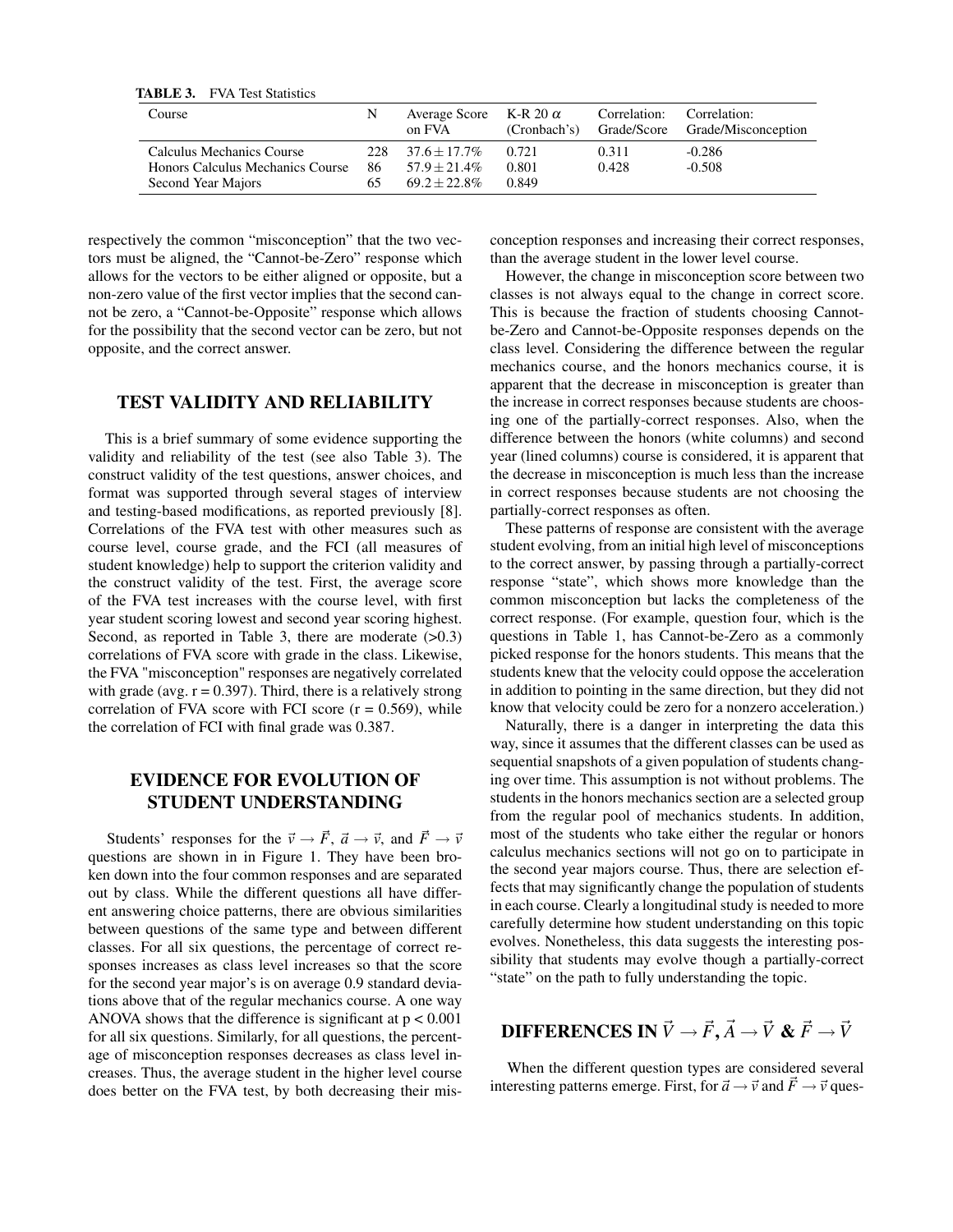

**FIGURE 1.** FVA Data from 3 Courses. Calculus Mechanics Course: Black Columns  $(N = 228)$ Honors Calculus Mechanics Course: White Columns  $(N = 86)$  & Second Year Majors: Striped Columns  $(N = 65)$ \*\*Students respond that  $\vec{a}$  and  $\vec{F}$  can be aligned, opposite, or one can be zero.